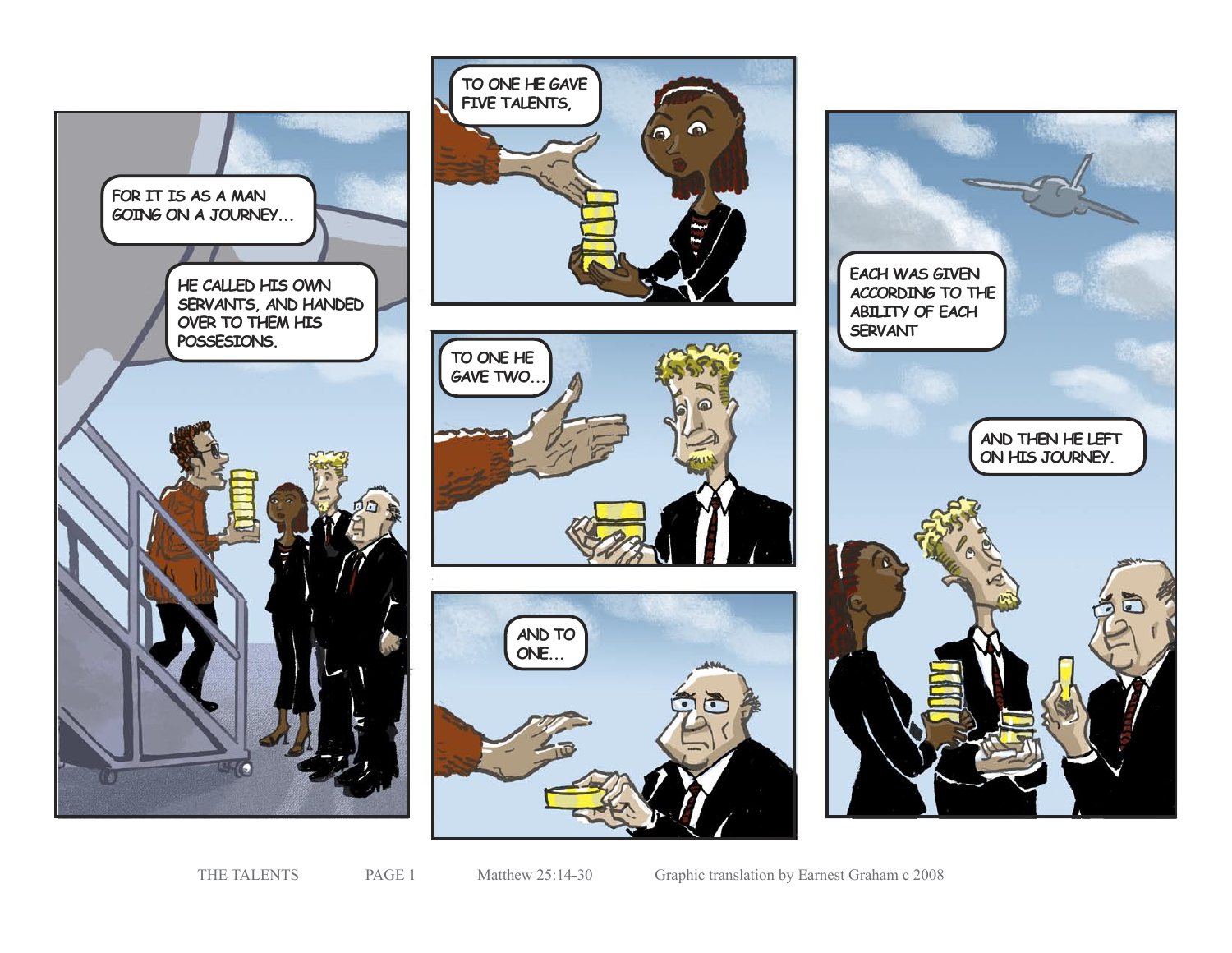

\$35,000/year \* 15 years= \$525,000  $$525,000 * 5 = $2,625,000$ 



**THE ONE WHO RECEIVED FIVE TALENTS INVESTED THEM AND GAINED FIVE MORE.**





**SIMILARLY, THE ONE WITH TWO GAINED TWO MORE.**

**BUT THE ONE WHO RECEIVED ONE BURIED HIS MASTER'S MONEY.**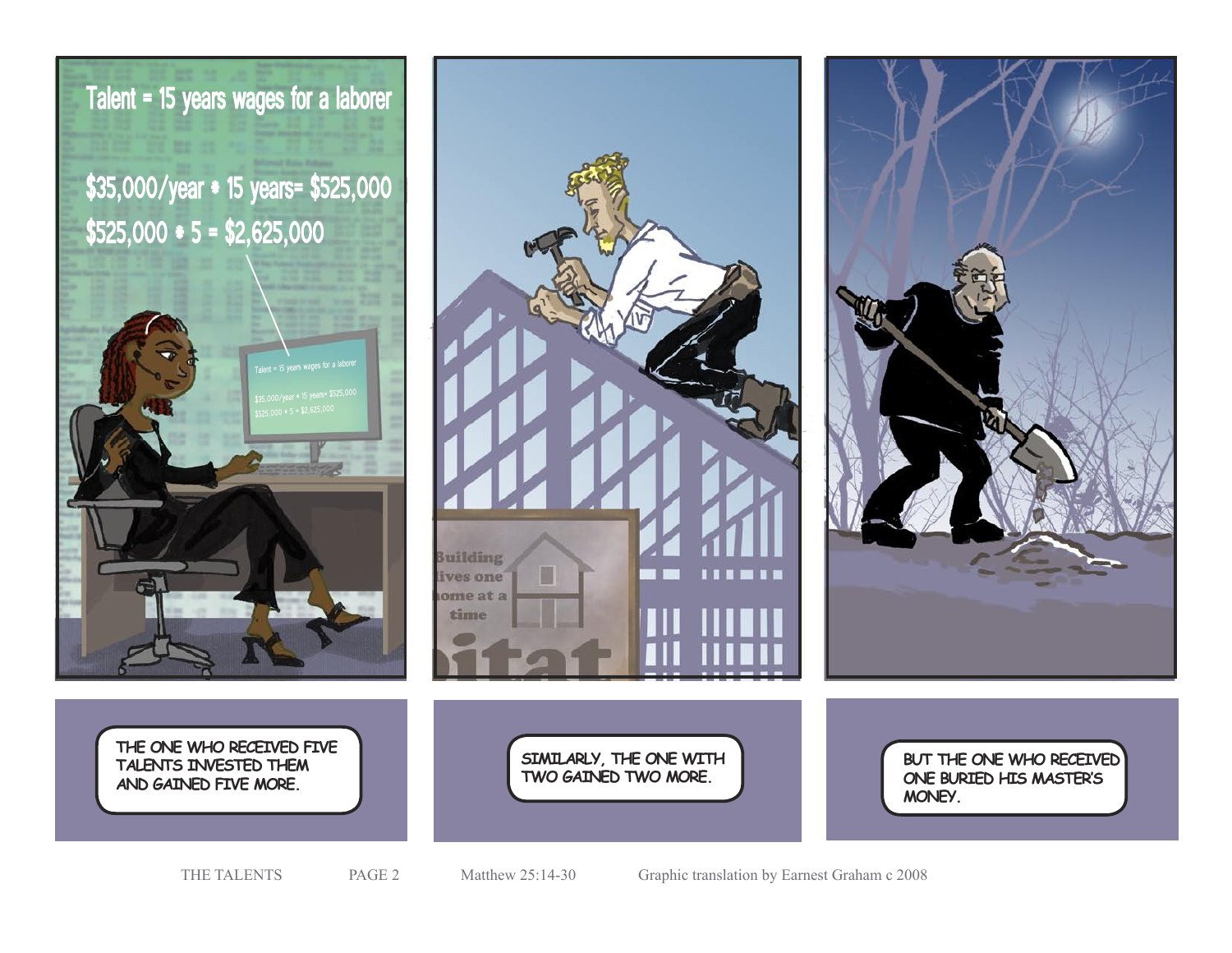



THE TALENTS PAGE 3 Matthew 25:14-30 Graphic translation by Earnest Graham c 2008